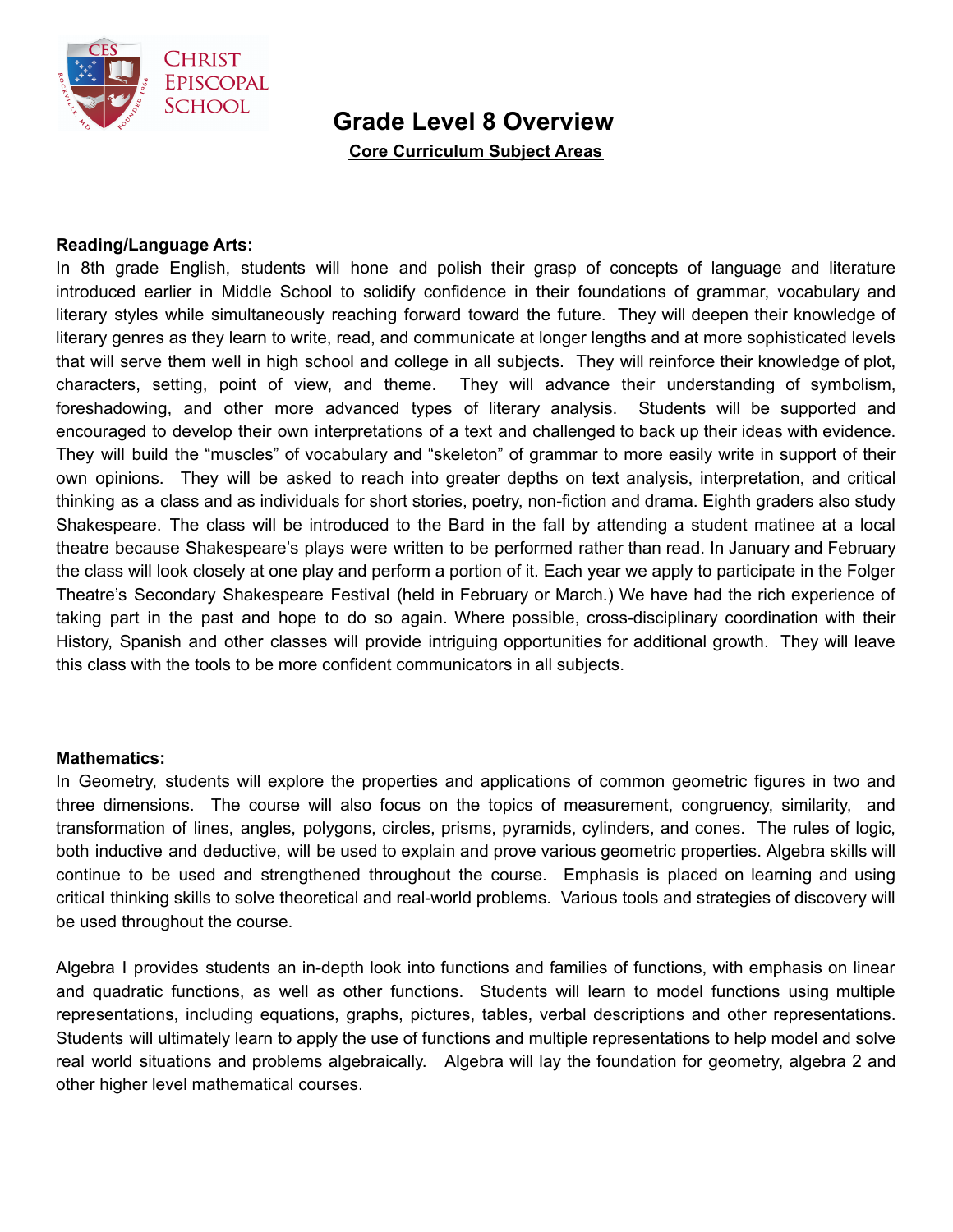## **Social Studies:**

In order to be good citizens, students need to know how their nation's government works. Eighth grade Civics is designed to prepare students to continue to carry democratic ideals to the next generation. Students will look at different types of government and begin to understand why government is needed. Beginning with the Code of Hammurabi, moving on to the Greek city-state of Athens, the Roman Republic, Magna Carta and the rule of law, they will investigate the roots of American democracy. Looking at early colonial governments, events leading to the writing of the Declaration of Independence, and the weaknesses of the Articles of Confederation will lead to an in-depth study of the U.S. Constitution, including all 27 amendments. Examination of the amendments will culminate in a close look at the Civil Rights movement. Critical thinking will be encouraged as we examine our nation's struggle to realize the goal of "liberty and justice for all" in practice. Students will be better equipped to become informed voters as well as leaders in their homes, communities, and country in the future.

### **Science:**

In eighth grade science, students take a course in physical science. The course utilizes two books: Introduction to Chemistry and Force and Motion. Students develop their questioning and observation skills through interactive hands-on activities. In chemistry the students learn about matter, atoms and molecules, and the periodic table and its applications. In the second book, students learn basic physics with an emphasis on practical applications, culminating in an end of the year rocketry project. A continued emphasis is placed on following the scientific method in all experimental work. The eighth grade students also participate in a science fair and the top two projects present at the MAESA Academic Fair.

## **Co-Curricular Subject Areas**

## **Art:**

Students in Middle School will learn fundamental art techniques and skills while experimenting with multiple mediums. They will build confidence in creating meaningful and complete art works through a systematic approach. They will explore different cultures and learn significant art history movements. Students will create a group project to auction at the Christ Episcopal School Gala, they will participate in the 2018-2019 Junior Duck Stamp Art Contest, they will create the backdrop for the Middle School Musical and they will participate in the Arts at the MAESA Academic fair.

#### **Music:**

Students in Middle School music are learning to become proficient performers, increasing their skills and seeking outlets to share their talents. Students will learn musical concepts and terms, directly applying this knowledge to choral and instrumental performances. Other topics covered will include music history and listening to varying musical genres, as to further understand music's role in society and culture throughout history. Students will participate in seasonal concerts such as the Grandparents/Special Guest Day, the Christmas Concert, and a special Chimes performance at Graduation.

#### **Physical Education:**

8th Grade PE is highlighted by the following units as well as twice weekly trips off-campus to Freestate Gymnastics, Title Boxing, Bowl America, and various outdoor parks: